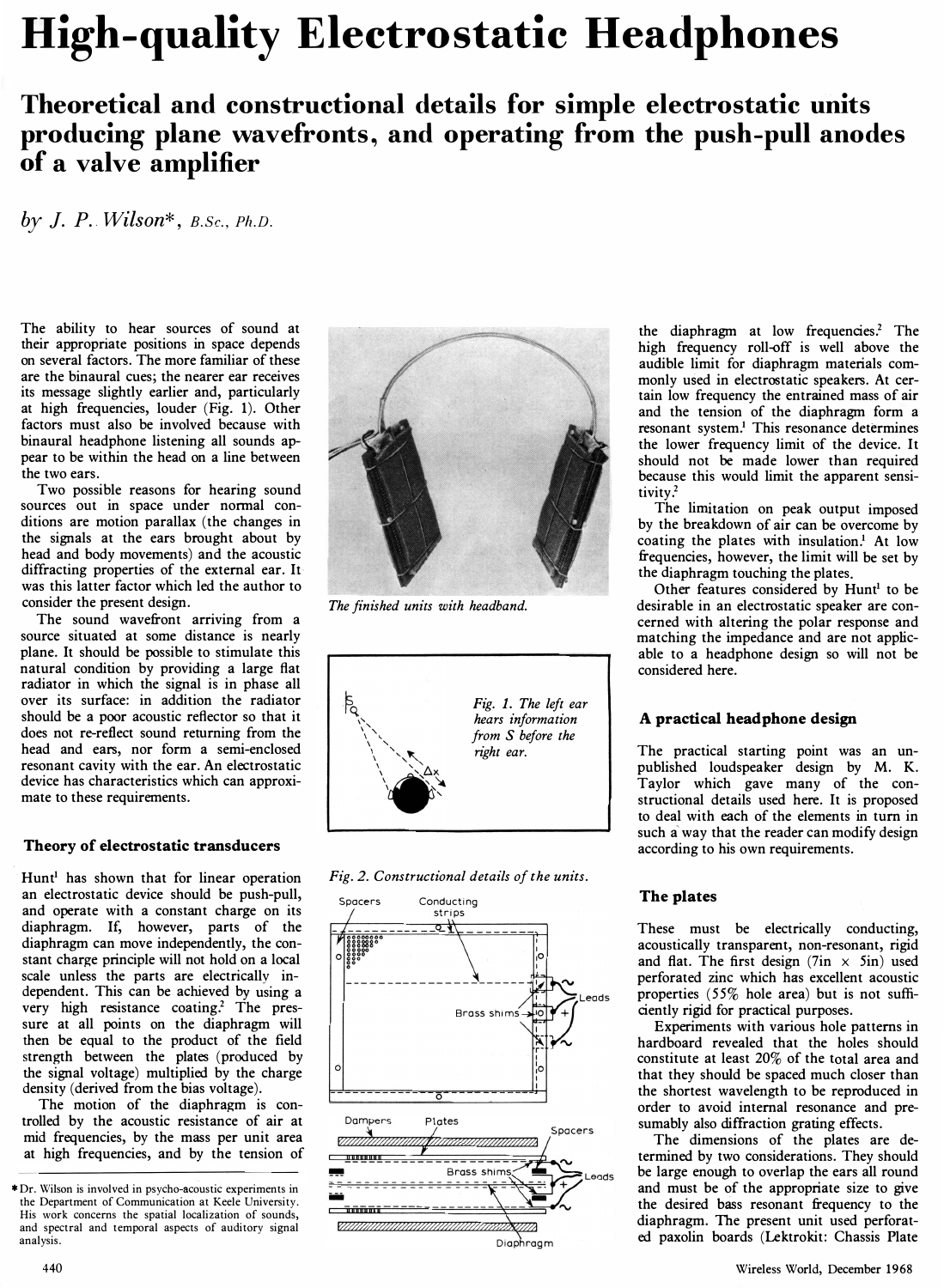No. 4:4 $\frac{3}{4}$  in  $\times$  4in) which provide insulation from the high voltages involved. These are rendered electrically conducting on their smoother sides as follows:

A stripe of high conductivity paint (Acheson Colloids Ltd.) is applied across the plate and brought out to a land for connection to the signal source (Fig. 2). The whole of the perforated area is then given a thick coating of colloidal graphite (Aquadag). In both cases care must be taken not to let any liquid run into the holes.

It is possible to dispense with the high conductivity paint (which is quite expensive) and make direct contact between the brass shims and graphite (Aquadag) lands on the plates.

When dry, the surface is polished with a dry cloth to remove any surface irregularities, or hairs, and blown thoroughly clean. A flame can be applied quickly to the surface just before assembly to remove any remaining dust or lint.

#### The spacers

These must have excellent insulating properties and be uniform in thickness. The actual thickness is not critical: thicker spacers will allow larger excursions at low frequencies but will require correspondingly greater signal and bias volt ages to produce a given sound pressure.

Acetate sheeting of O.04in. thickness was used for the spacers and stuck to the plates with Evostick. This thickness was chosen partly to ensure uniform response in spite of small deviations from flatness in the plates and might with advantage be reduced to about O.025in. in less critical applications particularly if less bias and signal voltage is available. The holes required around the edges can be drilled after the spacers are fixed (Fig. 2).

A stripe of high conductivity paint (or Aquadag) is applied near the inner edge of the spacers for connection to the bias supply.

#### The diaphragm

This consists of a thin resistively coated film of stressed plastic of the type used by supermarkets for wrapping foodstuffs (Goodyear: Vitafilm). It is soft and acoustically dead, readily heat stressed, and is available in O.0005in. and O.OOlin. thicknesses.

The thinner material was chosen because it would be damped more readily by the acoustic loading.

The resonant frequency of the diaphragm will depend on size and shape, mass and tension. Too low a resonant frequency is undesirable because this will also necessitate using a lower bias voltage consequently lowering the sensitivity. It would also render the device more sensitive to any unwanted subsonic signal. The paxolin version has a resonant frequency of about 50Hz in free space which when damped leads to  $a - 3dB$ point of about 30Hz.

In practice the proximity of the ear and head reduces these frequencies by about half an octave presumably by increasing the effective mass of entrained air.



A conductive coating is needed on the diaphragm to allow it to charge up to the bias potential and to counteract any leakage of charge. But it should not be so conductive that charge can flow around during signal movements or linearity will be lost. A resistance within the range 100-10,000M $\Omega$ measured between two parallel electrodes lin. long and separated by lin. would be satisfactory (a just detectable deflection on a 50pA meter when fed from 250V).

To prepare this coating the plastic sheet is pressed on to a piece of moistened glass using a rubber roller. When the upper surface is dry a little colloidal graphite is rubbed on with cotton wool. At first it wets the surface in a thick black layer which by further rubbing, using the same piece of cotton wool, is nearly all removed leaving a shiny surface just noticeably darkened.

When the whole surface is within the required resistance range it can be turned over and coated on the other side. (The water will not harm the first coating unless it is rubbed hard.)

The finished diaphragm can then be stuck with Evostick to the spacers on one of the plates and pressed between two flat surfaces to dry. Only the minimum of adhesive must be used so that it does not spread between the diaphragm and the conducting stripes.

Heat tensioning may be performed in several ways. The method of Taylor was to use a fan heater with restricted air flow: the method adopted here was to place the diaphragm assembly under a hot grill for a few seconds. The plastic goes soft and then the wrinkles shrink out: it can then be removed and the tension builds up further as it cools. The process may be repeated if for any reason it appears necessary.

The resonant frequency and therefore the tension appears to be constant for a given size of diaphragm. This ability to obtain a controlled tension is probably the chief advantage this material has over other plastics.

The two halves are next bolted together with 6 BA nylon nuts and bolts. Thin brass shims should be inserted in the appropriate

positions to make contact with the conducting stripes.

A single shim may be used for the bias supply if a small nick is made in the edge of the diaphragm allowing contact with the conducting stripes on both sides. Leads may then be soldered onto the shims and well insulated.

It is probably better to bind the three separate leads together at a few points only rather than twist them or use three-core cable, otherwise the capacitive load on the amplifier may be too great.

#### Acoustic damping

Without extra damping the response below 1kHz is really quite irregular, as shown in Fig. 3. The plates themselves contribute a certain amount of damping as was deduced by comparing a similar diaphragm made on an open frame which had very characteristic drum-like properties.

Whilst it may be possible to obtain the desired damping by using plates with a very large number of minute holes this alternative was not pursued as the method adopted is simple and satisfactory, and in addition produces further electrical insulation. This consists of sandwiching the units between 4mm layers of foam plastic attached with rubber bands, or sewing together the edges of the foam layers to form an envelope. Adhesive was not used because of the danger of filling the perforations and because it was thought desirable to be able to inspect the diaphragm from time to time.

The effectiveness of this treatment can be judged by comparing (a) and (b) in Fig. 3. Doubling the thickness does not lead to any further improvement.

Finally a headband is arranged to hold the units flat against the ears and just in contact. This can be a 12in.  $\times \frac{1}{2}$ in. strip of 16 gauge Duralumin bent to shape and given a slight twist at each end to hold the units flat against the ears. Owing to their light weight, lack of pressure and good ventilation these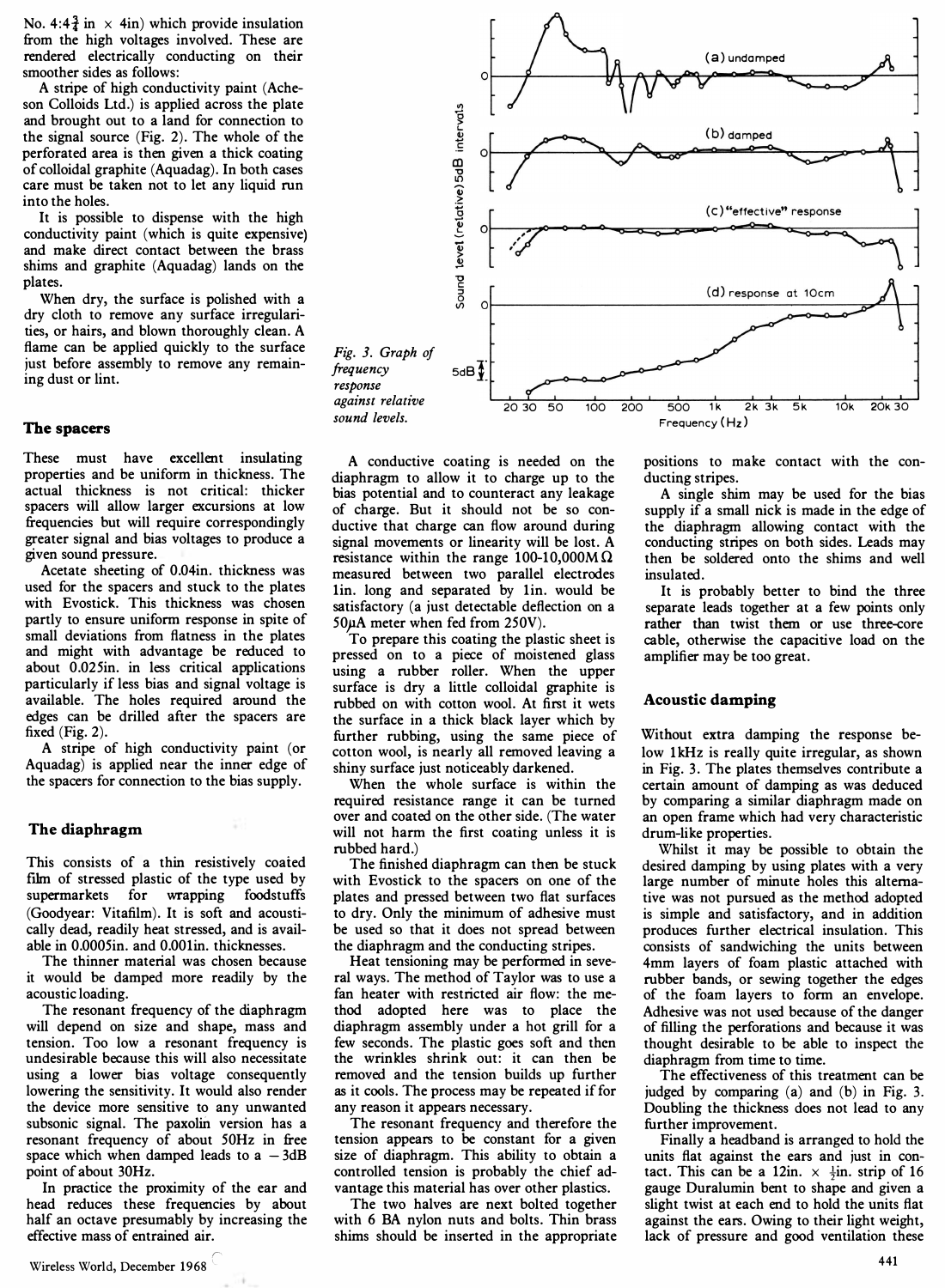

Fig. 4. The electrical circuit for connecting the phones to a push-pull output valve amplifier.

headphones can be worn indefinitely in complete comfort.

#### Electrical considerations and maximum output

As the impedance of an electrostatic device is predominantly capacitive it presents its lowest impedance at maximum frequency.

dance should be sufficiently low to cater for the highest frequency. Below this the output will be constant and limited by the maximum output voltage of the amplifier down to the lowest frequencies where plate spacing further limits the maximum output.

As the capacitance of the headphone unit is only about 80pF including leads it would be possible to utilise a step-up transformer between the anodes of a push-pull amplifier and the unit. However, the high inductance and low capacitance required to cover the whole audio frequency range in such a transformer would be difficult to achieve particularly in view of the high insulation required.

The output voltage available from push-pull anodes (Fig. 4) is adequate for most applications, however, and there would be little point in having much greater available output at medium and high frequencies than at low frequencies.

Besides its simplicity this method has the advantage that internal insulation of the plates is unnecessary unless the spacers are reduced to below 0.025in because the breakdown of air is not reached. A high quality

output transformer may be used to step up the output of a transistor amplifier to a comparable voltage but separate provision would be needed for biasing.

Insulation of the plates would be necessary only for very high outputs and it would be practicable to obtain this only over a restricted frequency range.

After preliminary insulation tests to check construction the bias voltage should .be applied. By observing the shape of objects such as a window opening or a fluorescent tube by reflection from the diaphragm it is possible to see that it is flat and not plastered against one of the plates.

The bias voltage should be set so that even when the diaphragm is blown towards the plates it will return to the central position by its own tension.

For optimum performan' would be safer to include this and accept the the ear. Using a Radford STA 15 (a 15W amplifier with h.t. supply at 375 volts) with no resistive load, the free field r.m.s. sound pressure is limited to 90dB (rel.  $0.0002$  dynes/ $\text{cm}^2$ ) from 30Hz upwards by the voltage handling capacity of the amplifier. (As some amplifiers become unstable without a resistive load it reduced output if stability cannot be checked by the user.) By reducing the spacers to 0.025in the output above 60Hz is increased to nearly 100dB before the amplifier overloads but below 35Hz the maximum output would be limited to less than 90dB by the diaphragm excursion.

The actual sound pressure at the ears is about 10dB greater than the free field pressure due to the reflective and sound gathering properties of the ear and head. This would also apply to loudspeakers, and indeed natural sounds, but not to headphones. The exact magnitude of pressure increase is dependent on frequency and on the direction of the source in space relative to the ear.

#### Performance tests

The units were tested for frequency response and square wave response using a B & K 4133 microphone in contact with one of the plastic dampers.

This was done in several positions as uniformity cannot be assumed for the following reasons: uneven spacing between the

Fig. 5. Square wave response at  $150Hz$  and  $1.5kHz$  for the two types of unit mentioned in the text.



plates causes variations in the signal field strength; tension controlled motion at low frequencies gives a curved deflection profile (with highest sound pressure in the centre) whereas air resistance controlled motion at high frequencies gives a constant displacement (apart from the extreme edges) and a uniform sound pressure; nodes and antinodes may be formed; a leakage path causes reduced sensitivity in this region.

Fig. 3 shows the frequency response under a number of different conditions: (a) shows the performance just off centre without the plastic dampers. There is a resonance at 50Hz and a number of peaks and dips up to 1kHz.

Curves taken in other positions (not illustrated) had the same main resonance but the frequencies of intermediate peaks and dips were quite variable. It is assumed that these were due to the formation of nodes.

Curve (b) taken at the same position illustrates that the effect of the foam plastic was to damp out all these irregularities. Curve (c) is an averaged response over an area of the diaphragm corresponding to the size of the ear.

Taking into account the lowering of resonance when in proximity to the ear (dashed line) the effective b'andwidth is  $25Hz - 25kHz + 3dB$  without any sharp peaks or dips (all maxima and minima are plotted).

One of the interesting features of a device like this is the polar response pattern. If  $\lambda$  is the wavelength of sound,  $r$ , the radius of the generating surface, and  $x$ , the perpendicular distance from the centre, then for very low frequencies when  $\lambda$  > > r, the response pattern is a figure of eight.

Initially when  $x < r$  pressure falls off slowly with distance but as  $x$  increases and becomes much larger than  $r$ , the response tends towards an inverse square law.

For very high frequencies, however, when  $\lambda < \zeta$ , the device acts as a plane wavefront generator. Sound pressure is uniform across the beam (projected area of the diaphragm) and independent of distance but falls off rapidly outside the beam.

In practice, of course, much of the sound spectrum lies in the intermediate region  $(\lambda \sim r)$  and the characteristics will lie between the limiting cases outlined above.

It is obvious from these considerations that this does not form a suitable basis for a loudspeaker as the frequency response would vary greatly with distance and off-axis angle. This variation is reduced in full range electrostatic speakers by dividing up the frequency range and feeding the components into separate sections.

To illustrate the above points the frequency response has been plotted at IOcm from the diaphragm in Fig. 3(d).

In headphones the condition that  $x < r$  is easily satisfied and the wavefront should be nearly plane at all frequencies so that small changes of position or distance make little difference to the sound pressure. For reproducibility of psychoacoustic thresholds this represents a distinct advantage over conventional phones.

The square wave response is shown in Fig. 5 for the same microphone placement as Fig. 3 at 150Hz and 1.5kHz. This shows the